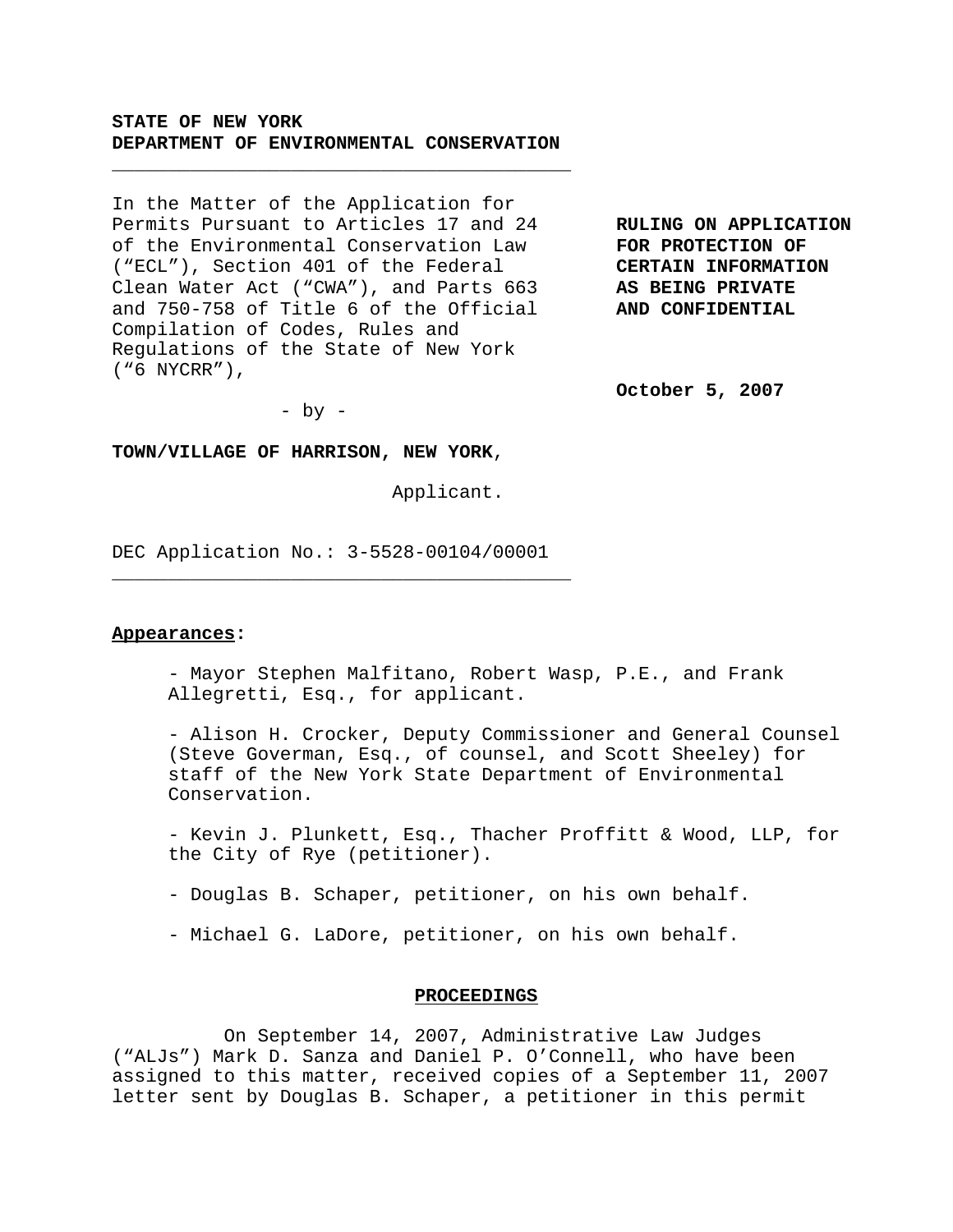proceeding, to the Department of Environmental Conservation's ("Department") Region 3 Regional Director, William Janeway (the "Janeway letter").<sup>1</sup> Attached to the Janeway letter were three pages of information purportedly relating to Stephen Malfitano, the current Mayor/Supervisor for applicant, the Town/Village of Harrison (Westchester County). The attachments to the Janeway letter consisted of two pages of Westchester County real property tax assessment information, and one page allegedly containing Mr. Malfitano's personal income tax information for tax years 2002 through 2006.

In addition to the ALJs, Mr. Schaper also sent a copy of the Janeway letter with the aforementioned attachments to Kristen Kelly Wilson, Esq., an attorney with Thacher Proffitt & Wood, LLP, representing the City of Rye, another petitioner in this proceeding. Mr. Schaper did not send copies of the Janeway letter and its attachments to any other party on the service list for this proceeding. $2$ 

As a result of Mr. Schaper's *ex parte* communication (see 6 NYCRR 624.10[d]), by letter dated September 14, 2007, ALJ Sanza sent copies of the Janeway letter and its attachments to the other parties to this proceeding,  $i.e.,$  the Town/Village of Harrison (applicant); Steve Goverman, Esq. (Department staff); Kevin J. Plunkett, Esq. and Kristen Kelly Wilson, Esq. (City of Rye); and Michael G. LaDore (appearing on his own behalf). A copy of ALJ Sanza's September 14, 2007 letter, without the Janeway letter and its attachments, was also sent to Mr. Schaper. Additionally, ALJ Sanza's September 14, 2007 letter reminded the parties of their obligation to adhere to the Department's *ex parte* rule found in 6 NYCRR 624.10(d) ("Parties or their representatives must not communicate with the ALJ or the

 $^1$  For a description of the project subject to this proceeding, see Notice of Legislative Public Hearing and Issues Conference published in the June 20, 2007 edition of the Department's electronic Environmental Notice Bulletin at www.dec.ny.gov/enb/35816.html.

 $^{\rm 2}$  The initial service list for this proceeding was established on July 23, 2007, copies of which were distributed by the ALJs to all of the parties at the issues conference held on July 24, 2007. Following the issues conference, the service list was revised and sent to all of the parties on it, via electronic mail, on July 25, 2007. Since then, copies of the service list have been re-distributed to the parties in at least two memoranda issued in this matter by ALJ Sanza prior to the date of the Janeway letter (see Matter of Town/Village of Harrison, ALJ Memorandum, July 25, 2007; and Matter of Town/Village of Harrison, ALJ Memorandum, Sept. 6, 2007).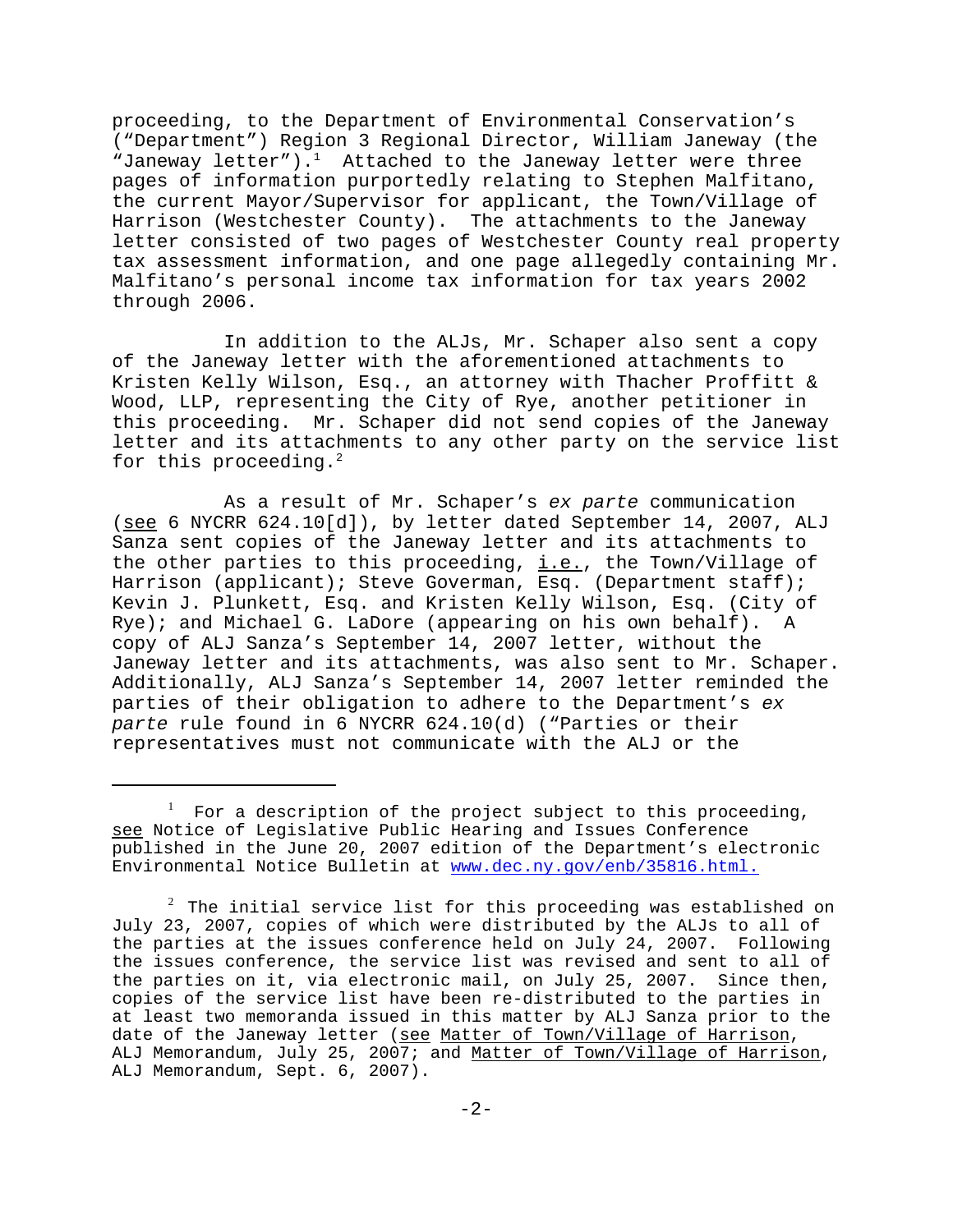commissioner in connection with any issue without providing proper notice to all the other parties").

### **Relief Sought**

On September 17, 2007, Mayor Malfitano sent a letter of the same date to all parties on the service list, via electronic mail, objecting to Mr. Schaper's dissemination of purportedly personal income tax information with the Janeway letter, and requested that such information be treated as "private" by the Department and not be disseminated further by anyone in this proceeding.

On the morning of September 18, 2007, ALJs Sanza and O'Connell, joined by the Department's Chief ALJ, James T. McClymonds, held a telephone conference with Mayor Malfitano, individually, for the purpose of inquiring further into the nature of the three pages of allegedly personal information included with the Janeway letter and the potential sources of such information. As discussed later in this ruling, the sum and substance of the September 18, 2007 conversation between the ALJs and Mr. Malfitano was shared with all of the parties to this proceeding by the ALJs on September 28, 2007.

Mr. Malfitano advised the ALJs that with respect to the two pages of Westchester County real property tax assessment data, such information was readily available to any member of the public upon request to the Westchester County Clerk's office. As such, Mr. Malfitano conceded that real property tax information was neither "personal" nor eligible for protection from disclosure by the Department (see N.Y. State Comm. Open Govt. Advisory Op. 11074 [real property tax assessment rolls are maintained as public records under section 516 of the real property tax law, therefore disclosure of those records does not constitute an unwarranted invasion of privacy]). Accordingly, Mr. Malfitano agreed that the two pages of real property tax assessment information attached to the Janeway letter were not properly subject to his protection request.

However, with respect to the one-page document allegedly containing his personal income tax information for tax years 2002 through 2006, Mr. Malfitano advised the ALJs that despite his status as an elected official, or whether the information was accurate or not, he was neither required to disclose, nor had he voluntarily divulged, the information contained in the document to any source other than in limited instances, such as to his accountant, certain lending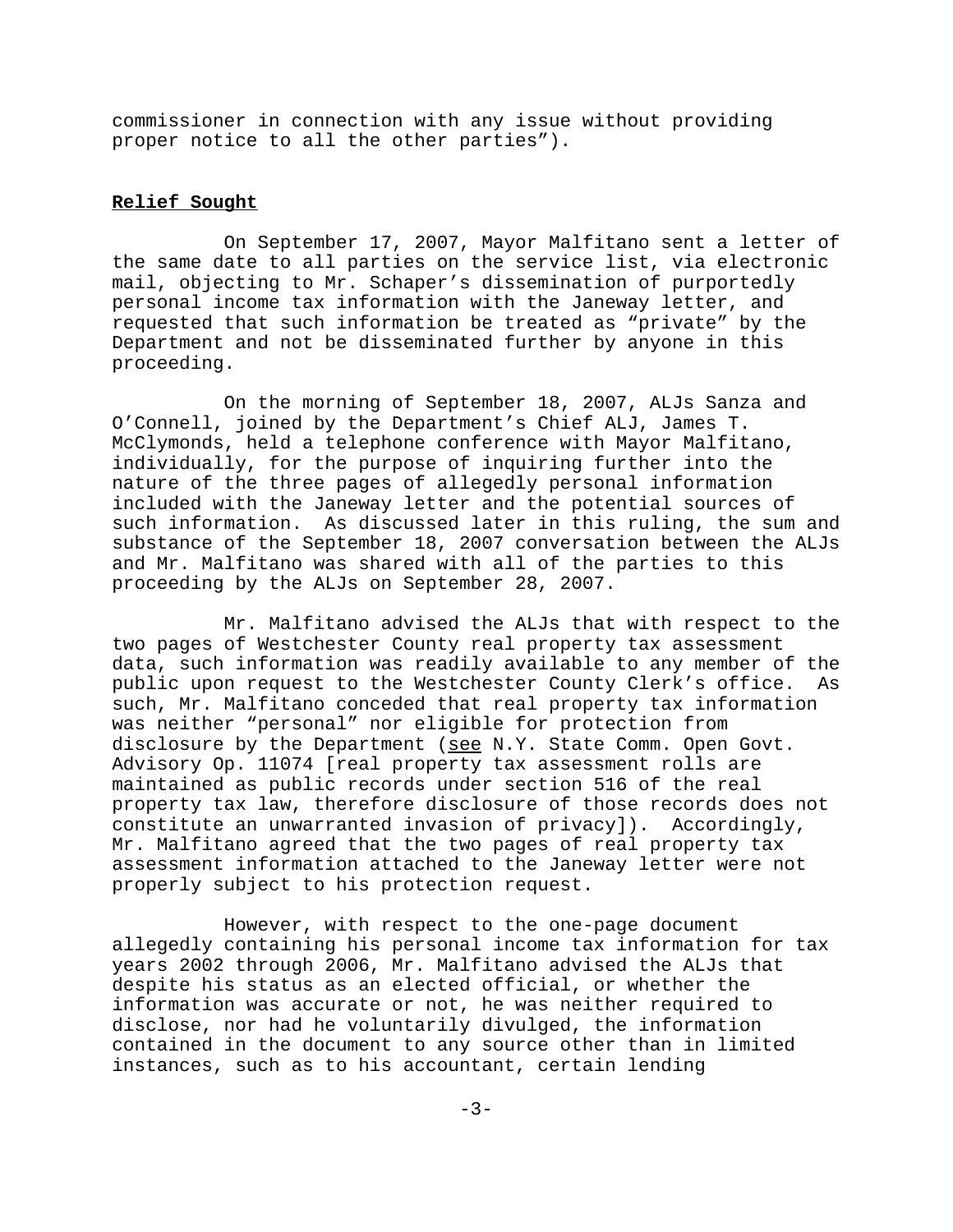institutions, and State/federal tax authorities.<sup>3</sup> Additionally, according to Mr. Malfitano, some of the 2006 income tax information contained in the one-page document included with the Janeway letter had not, as yet, been made available to any source other than his accountant. In that regard, Mr. Malfitano confirmed that he had contacted his accountant's office and was assured that it was not responsible for the disclosure of his personal income tax information to Mr. Schaper or anyone else.

### **Oral Argument Considered**

The foregoing presentation by Mr. Malfitano to the ALJs constituted a prima facie offer of proof in support of his written request for protection of his personal income tax information by the Department. Accordingly, in the afternoon of September 18, 2007, ALJ Sanza advised all of the parties on the service list, via electronic mail, that Mayor Malfitano's September 17, 2007 letter request was being treated as an application to have his personal income tax information treated as "private" and protected from disclosure under New York's Public Officers Law ("POL") (see POL § 87[2][b]; see also POL § 89[2][b][iv]). Therefore, based upon the parties' schedules, a conference call to hear the respective parties' oral argument on Mr. Malfitano's request to the Department was scheduled to take place on Friday, September 28, 2007. In the interim, and pending the outcome of the September 28th conference call, ALJ Sanza directed the parties not to further disseminate any of Mr. Malfitano's tax information included with the Janeway letter to anyone.

On September 28, 2007, ALJs Sanza and O'Connell convened the conference call with the parties to discuss Mr. Malfitano's pending request for protection of his personal income tax information under POL § 87(2)(b) (see also POL § 92, *et seq.* [Art. 6-A Personal Privacy Protection]; and 6 NYCRR 616.20 *et seq.*). After ALJ Sanza disclosed to the parties the nature and extent of the September 18, 2007 conversation between Mr. Malfitano and the ALJs, and Mr. Malfitano's acknowledgment that only the one-page document containing his personal income tax information was subject to his protection request to the Department, the parties were asked to state their respective positions on Mr. Malfitano's request.

<sup>3</sup> Mr. Malfitano indicated that his personal income information had not been made available as part of any election campaign material, political party information, or State Ethics Commission filing.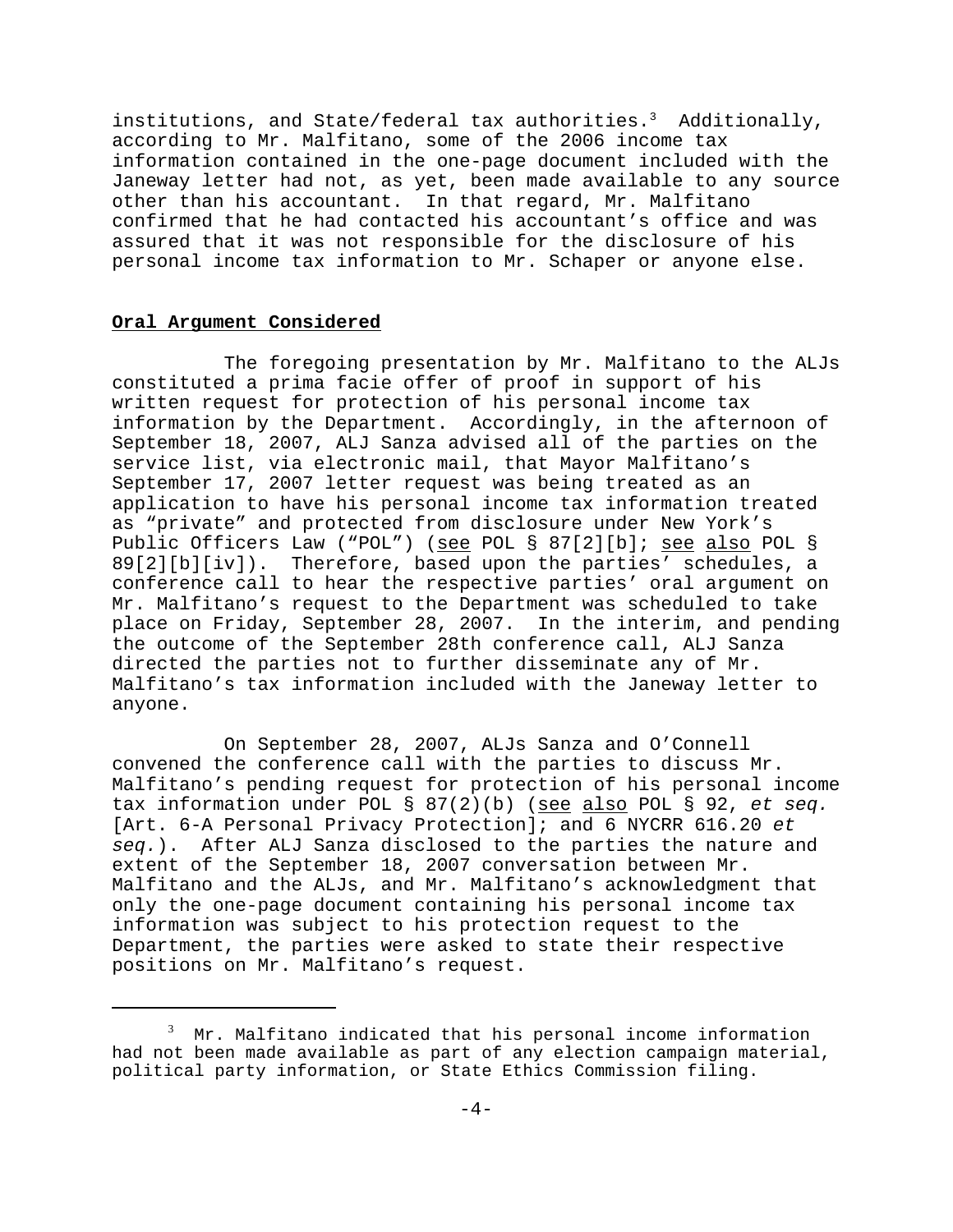At the outset, representatives for Department staff, the City of Rye, and Mr. LaDore each responded that they did not object to Mr. Malfitano's personal income tax information being kept private and confidential by the Department.

Mr. Schaper initially maintained that this information was relevant to the freshwater wetlands permit determination, namely, whether applicant's project, as proposed, is the "only practical alternative" in light of Mr. Malfitano's alleged pecuniary interest stemming from ownership of certain parcels of real property located near the proposed project site (see 6 NYCRR 663.5[f][2]). When asked about the source of this information, Mr. Schaper stated that he had received the three pages of information included with the Janeway letter from an unknown, anonymous source by mail several weeks prior to preparing the Janeway letter.

Mr. Schaper further asserted that the information came to him in an envelope having no return address and a postmark bearing the number "100" which he believed was indicative of a Manhattan origin for the mailing. He indicated that he no longer possessed the envelope in which this information was mailed to him. Mr. Schaper stated that he had originally intended for the information included with the Janeway letter to be kept confidential by the Department even though he had not specifically indicated such in the letter. Mr. Schaper then acknowledged that Mr. Malfitano's request that the Department treat the one-page document containing his personal income tax information as "private" and confidential should be granted.

Whereupon, ALJ Sanza advised the parties that, given the respective parties' consent, Mr. Malfitano's request would be granted and a written ruling evidencing same would follow. ALJ Sanza further advised that the ruling would direct all parties to this proceeding to return the one-page document containing Mr. Malfitano's personal income tax information included with the Janeway letter, and any copies thereof, to ALJ Sanza and that such copies would be deemed private and marked "Confidential" in the file maintained by the Department's Office of Hearings and Mediation Services in this matter. As such, the parties were advised that the one-page document containing Mr. Malfitano's personal income tax information included with the Janeway letter would be exempt from further disclosure by the Department in accordance with POL § 87(2)(b).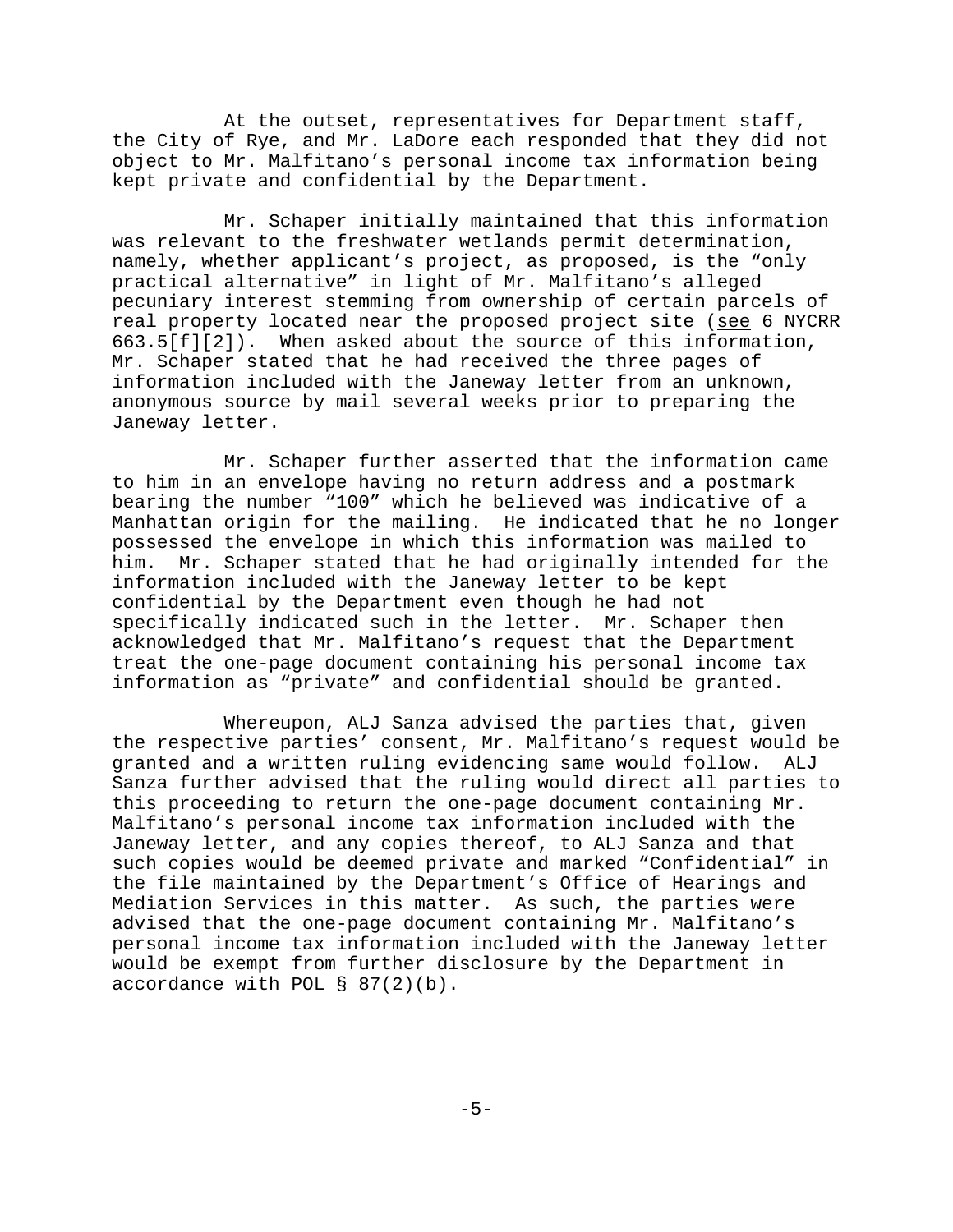### **RULING**

Mr. Malfitano's application to have the one-page document containing his personal income tax information included with the Janeway letter be deemed private, confidential and exempt from disclosure by the Department is hereby granted with the consent of all parties to this proceeding.

Accordingly, all parties to this proceeding are hereby directed not to make any copies of the one-page document containing Mr. Malfitano's personal income tax information included with the Janeway letter. All parties to this proceeding are hereby directed to return any and all copies of said document in their possession or within their control to the Department's Office of Hearings and Mediation Services within ten (10) days of the date of this ruling. If any party to this proceeding possesses a copy of Mr. Malfitano's personal income tax information included with the Janeway letter in any format other than in hard copy, such as in an electronic mail message, on a compact disc or in a computer file, that party is hereby directed to remove and delete said version of the document from their possession within seven (7) days of the date of this ruling.

All copies of the one-page document containing Mr. Malfitano's personal income tax information included with the Janeway letter that are returned to and maintained by the Department's Office of Hearings and Mediation Services in this proceeding shall be marked "Confidential" and shall be kept exempt from disclosure by the Department in accordance with Public Officers Law ("POL") § 87(2)(b).

The original version of the one-page document containing Mr. Malfitano's personal income tax information that was sent by Mr. Schaper to Mr. Janeway as Regional Director of the Department's Region 3 office shall be marked "Confidential" and shall be exempt from disclosure by the Department in accordance with POL  $\S$  87(2)(b). Any copies of said document maintained by the Department's Region 3 office shall also be marked "Confidential" and shall be exempt from disclosure by the Department in accordance with POL § 87(2)(b).

In the alternative, the Department's Region 3 Regional Director and the Region 3 office may also return any and all copies of the one-page document containing Mr. Malfitano's personal income tax information included with the Janeway letter to the Department's Office of Hearings and Mediation Services for keeping in accordance with the provisions of this ruling.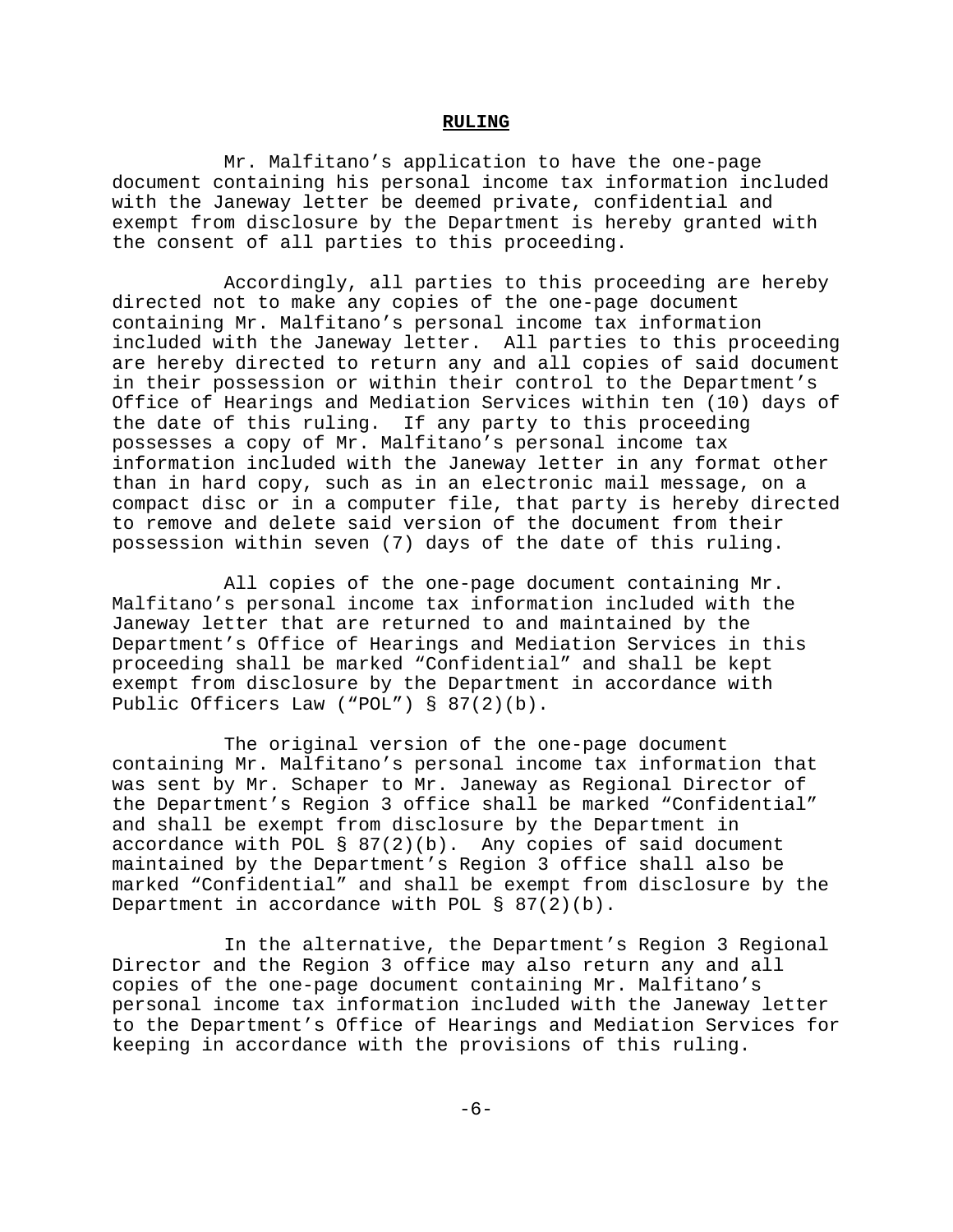The failure of any party to comply with this ruling in a timely manner, or to adhere to the Department's *ex parte* rule at 6 NYCRR 624.10, may be deemed grounds for revocation of party status in this proceeding in the future pursuant to 6 NYCRR 624.5(f).

> $\frac{1}{s}$  / s /  $\frac{1}{s}$  Mark D. Sanza Administrative Law Judge

Dated: October 5, 2007 Albany, New York

To: All Parties on Service List (attached)

cc: William C. Janeway, Regional Director - Region 3 Ruth Earl, Records Access Officer - Central Office Mike Knipfing, Records Access Officer - Region 3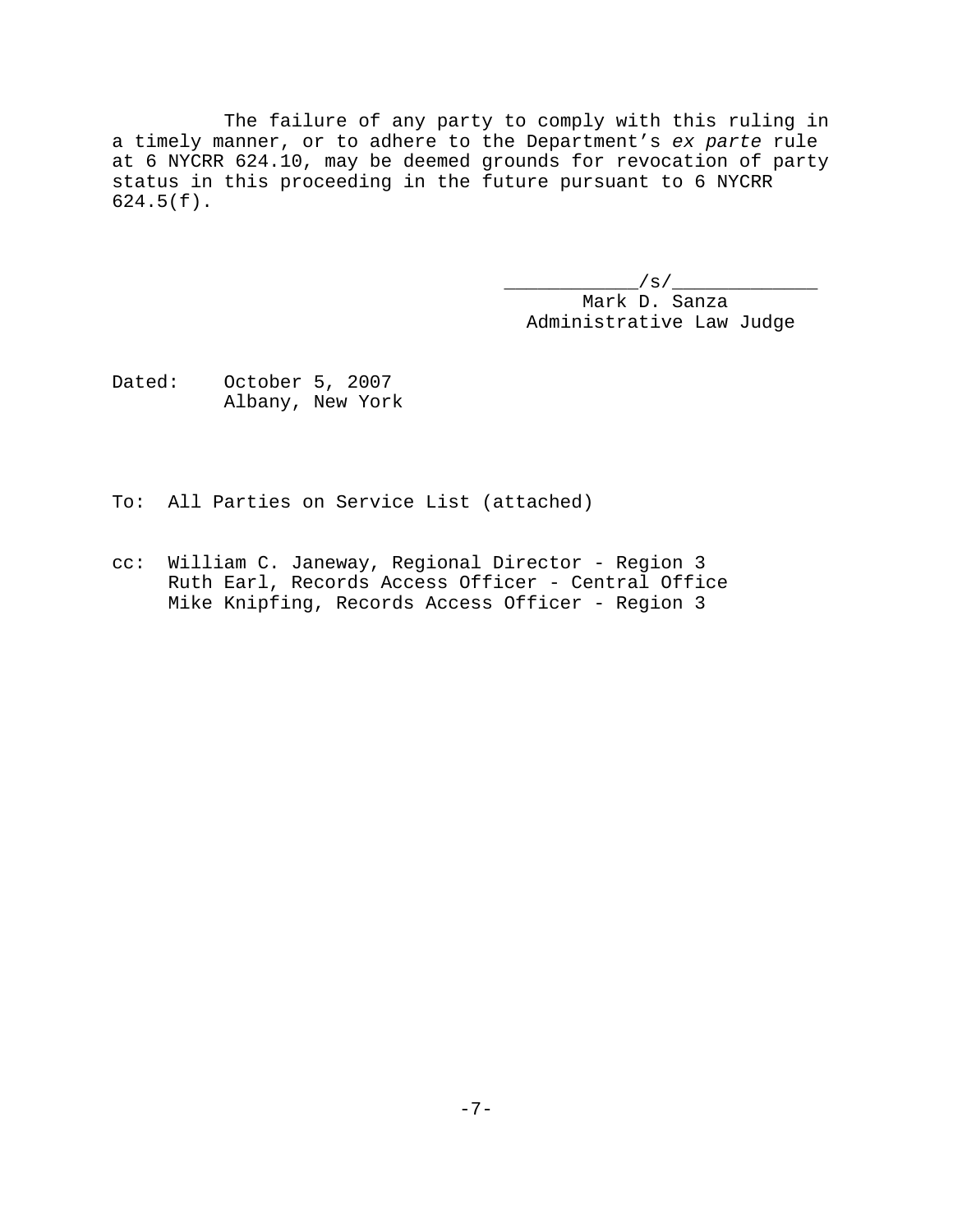Town/Village of Harrison - Project Home Run DEC Application No.: 3-5528-00104/00001

Mark D. Sanza Daniel P. O'Connell **ADMINISTRATIVE LAW JUDGES** New York State Department of Environmental Conservation Office of Hearings and Mediation Services 625 Broadway, 1st Floor Albany, New York 12233-1550 tel: (518) 402-9003 fax: (518) 402-9037 mdsanza@gw.dec.state.ny.us dpoconne@gw.dec.state.ny.us

Stephen Malfitano, Supervisor/Mayor Robert Wasp, P.E., Town Engineer/DPW Commissioner **APPLICANT - TOWN/VILLAGE OF HARRISON** Alfred F. Sulla, Jr. Municipal Building 1 Heineman Place Harrison, New York 10528 tel: (914) 670-3000 fax: (914) 835-8067 smalfitano@harrison-ny.gov rwasp@harrison-ny.gov

Frank Allegretti, Esq., Town Attorney Joseph Latwin, Esq., Town Attorney **COUNSEL FOR APPLICANT TOWN/VILLAGE OF HARRISON** Alfred F. Sulla, Jr. Municipal Building 1 Heineman Place Harrison, New York 10528 tel: (914) 670-3000 fax: (914) 835-8067 fallegretti@harrison-ny.gov jlatwin@harrison-ny.gov